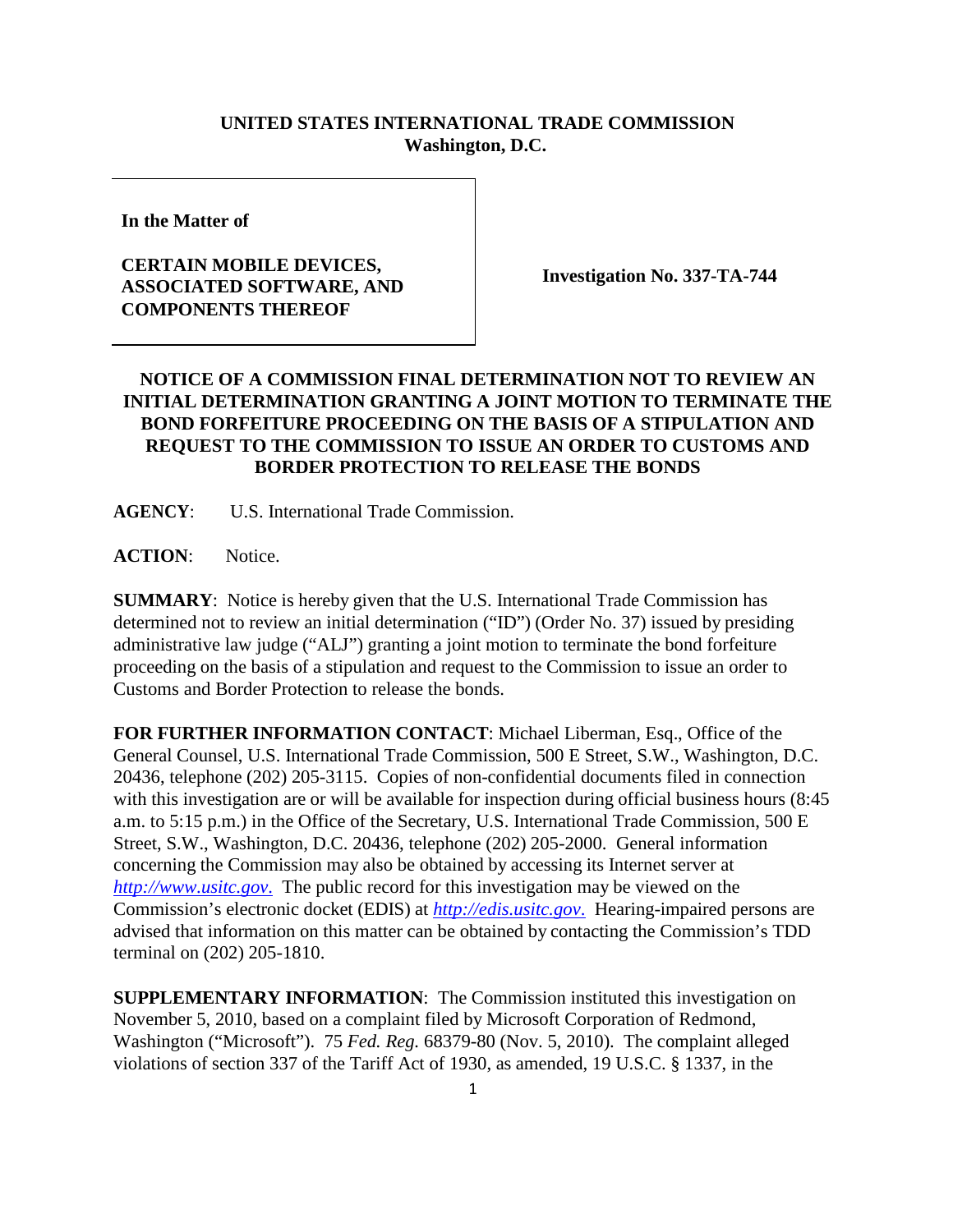importation into the United States, the sale for importation, and the sale within the United States after importation of certain mobile devices, associated software, and components thereof by reason of infringement of U.S. Patent Nos. 5,579,517 ("the '517 patent"); 5,758,352; 6,621,746 ("the '746 patent"); 6,826,762; 6,909,910; 7,644,376; 5,664,133; 6,578,054; and 6,370,566 ("the '566 patent.") Subsequently, the '517 and the '746 patents were terminated from the investigation. The notice of investigation, as amended, named Motorola Mobility, Inc. of Libertyville, Illinois and Motorola, Inc. of Schaumburg, Illinois as respondents. Motorola, Inc. n/k/a Motorola Solutions was terminated from the investigation based on withdrawal of infringement allegations on July 12, 2011.

The evidentiary hearing on the question of violation of section 337 was held in August of 2011. On December 20, 2011, the ALJ issued his final ID finding a violation of section 337 with respect to one of the asserted patents. Following review of the ID in part, the Commission found a violation of section 337 with respect to the '566 patent and determined that (i) the appropriate remedy is a limited exclusion order directed to respondent Motorola's products that infringe the asserted claims of the '566 patent; (ii) the public interest will not be adversely affected by entry of the proposed exclusion order; and (iii) there should be bond set at a reasonable royalty rate of

\$0.33 per imported device during the period of Presidential review.

On December 18, 2013, the ALJ issued an ID denying complainant's motion for forfeiture of respondent's bond and also denying respondent's motion for return of its bond posted during the period of Presidential review. (Order No. 33.) In summary, the ALJ's December 18, 2013 ID (Order No. 33) stated, pursuant to 19 C.F.R. § 210.50(d), that Microsoft's request for forfeiture of Motorola's bond and Motorola's request for the recovery of its bond were both premature due to the ongoing appeal at the Federal Circuit of the Commission's Final Determination in this investigation. The ALJ stated in Order No. 33 that Microsoft and Motorola could re-file their motions after completion of the appeals process before the Federal Circuit. (Order No. 33 at 4 and 5.)

On March 19, 2014, Microsoft filed a renewed motion for forfeiture of the Motorola bond. On April 3, 2014, the ALJ issued Order No. 34: "Initial Determination Granting Complainant Microsoft Corporation's Renewed Motion for Forfeiture." Subsequently, on the same day, Motorola filed an opposition to Microsoft's renewed motion. As a consequence of Motorola's opposition, the ALJ withdrew Order No. 34 on May 6, 2014 via Order No. 35. On April 9, 2014, Microsoft submitted a motion for leave to file a reply as well as the reply to Motorola's opposition. On April 15, 2014, Motorola submitted an opposition to Microsoft's motion for leave to file a reply.

On May 12, 2014, the ALJ issued an ID (Order No. 36), granting Microsoft's motion for leave, and also granting in part Microsoft's renewed motion for forfeiture of Motorola's bond. Order No. 36 stated that the amount of Motorola's bond to be forfeited to Microsoft remained to be settled.